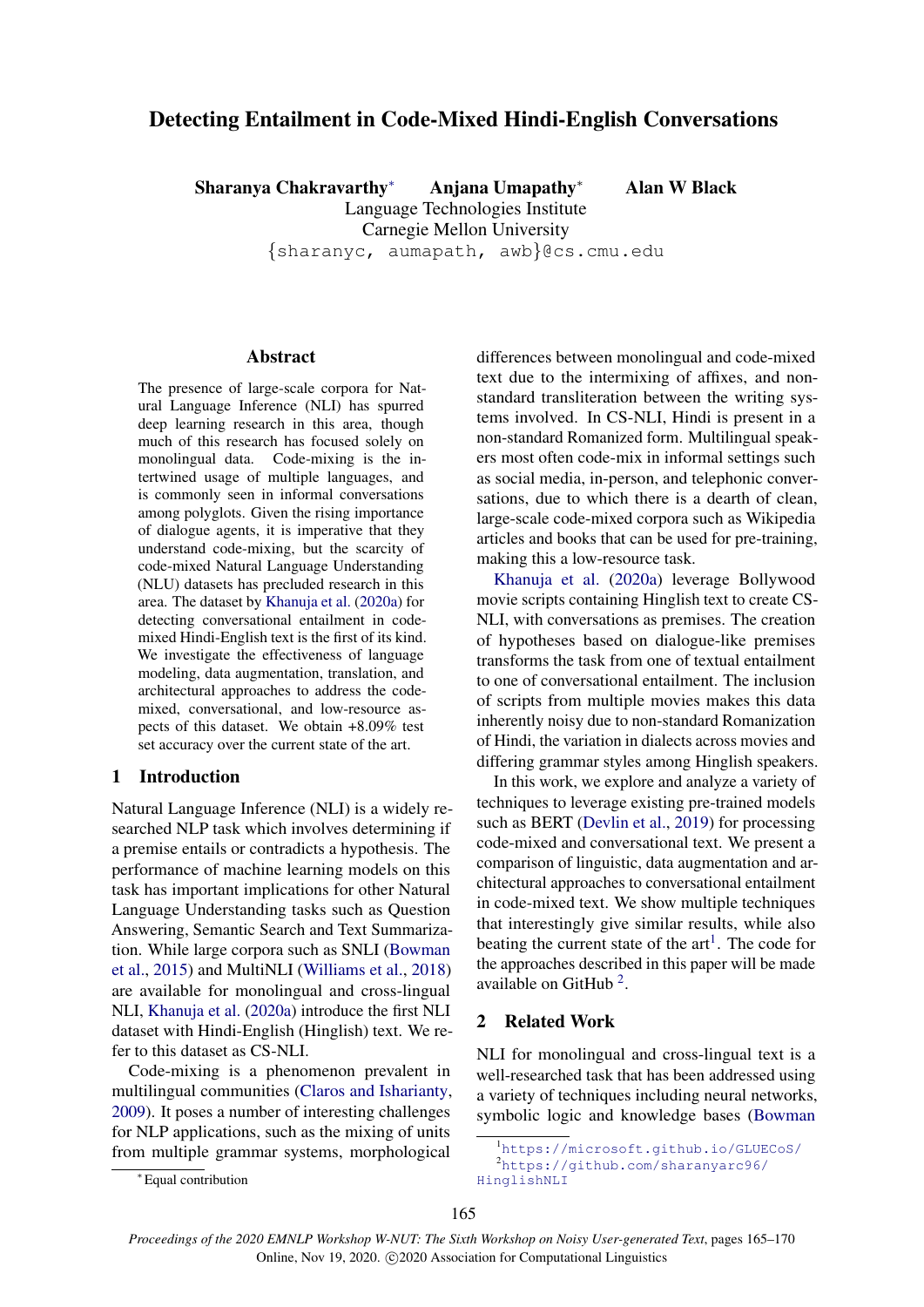[et al.,](#page-4-0) [2015\)](#page-4-0). The use of transformer models such as BERT and RoBERTa [\(Liu et al.,](#page-5-2) [2019\)](#page-5-2), pre-trained on large monolingual corpora, has advanced the state of the art on the SNLI and MultiNLI datasets. While unsupervised pre-training of deep learning models has been shown to improve performance on a variety of NLP tasks, the limited amount of data available precludes large-scale pre-training on code-mixed text. Multilingual BERT (mBERT) [\(Devlin et al.,](#page-4-2) [2019\)](#page-4-2) is pre-trained on monolingual Wikipedia corpora from 104 languages, including Hindi in its original Devanagari script. XLM-RoBERTa (XLM-R) [\(Conneau et al.,](#page-4-3) [2020\)](#page-4-3) is trained on the CommonCrawl corpus, which includes Romanized Hindi text, making this model the closest one to being pre-trained on Hinglish.

#### 3 Task Definition

[Khanuja et al.](#page-5-0) [\(2020a\)](#page-5-0) introduce a dataset spurring two challenging directions of research - NLI for code-mixing, and conversational entailment. The dataset contains 2,240 unique code-mixed premise-hypothesis pairs and their corresponding labels, with an 80:20 train-test split. We tackle the binary classification task of assigning an ENTAILMENT label if the premise entails the hypothesis and a CONTRADICTION label if the premise contradicts the hypothesis. Premises are in the form of multiple utterances from a conversation, with each utterance preceded by the name of the speaker. For example-

Premise (Code-Mixed): RAHUL : Tumhara scooter aur ek joota security guard ko lobby mein mila . ## RIANA : Thank god !!

Premise (Translation): RAHUL : The security guard found your scooter and one shoe in the lobby. ## RIANA : Thank god !!

## 4 Methodology

Given the success of pre-trained models on other NLI tasks, we tackle this task by fine-tuning BERT, mBERT and XLM-R for sentence-pair classification. Due to the scarcity of examples in CS-NLI, we focus our efforts on the modification and augmentation of the data used to fine-tune these models. In this section, we describe techniques to address the code-mixed, low-resource, and conversational aspects of the task.

#### 4.1 Addressing Code-Mixing

We use approaches such as language modeling, transliteration, and translation to alleviate the absence of code-mixing in the data used to pre-train transformer models.

Masked Language Modeling: We fine-tune mBERT on the masked language modeling objective, following [Khanuja et al.](#page-5-3) [\(2020b\)](#page-5-3), on a combination of in-domain code-mixed movie scripts and publicly available datasets by [Roy et al.](#page-5-4) [\(2013\)](#page-5-4) and [Bhat et al.](#page-4-4) [\(2018\)](#page-4-4) to obtain modified mBERT (mod-mBERT) to be fine-tuned on the sentencepair classification task.

Transliteration: We perform token-level language identification and transliterate the detected Romanized Hindi words in CS-NLI to Devanagari script using the approach in [Singh et al.](#page-5-5) [\(2018\)](#page-5-5), to enable mBERT to better understand them.

**Translation:** Due to the difficulty in training codemixed to monolingual translation models, we follow the approach in [Dhar et al.](#page-5-6) [\(2018\)](#page-5-6) to obtain translations. We first transliterate the Romanized Hindi words, and then translate English phrases to Hindi using the Google Cloud translation API.<sup>[3](#page-1-0)</sup>.

## 4.2 Addressing the Low-Resource Aspect

Due to the limited amount of code-mixed NLI data available for fine-tuning, we augment CS-NLI with 4000 monolingual entailment and contradiction examples sampled from the SNLI, XNLI [\(Conneau](#page-4-5) [et al.,](#page-4-5) [2018\)](#page-4-5), and MPE [\(Lai et al.,](#page-5-7) [2017\)](#page-5-7) datasets. Transliterations of Devanagari Hindi sentence-pairs from the XNLI dataset provide additional NLI data in Romanized Hindi while SNLI examples do the same in English. The MPE dataset adds examples requiring aggregation of information across sentences [\(Lai et al.,](#page-5-7) [2017\)](#page-5-7).

#### <span id="page-1-1"></span>4.3 Approaches to Conversational NLI

Each premise in CS-NLI contains turns in the form "Speaker Name: Utterance". [Khanuja et al.](#page-5-0) [\(2020a\)](#page-5-0) show that a number of hypotheses require an understanding of the transition between speakers, in addition to the meaning of the utterance itself. In order to estimate whether BERT understands the role of speakers, we remove speaker names occurring before each utterance, and fine-tune the models on CS-NLI. We find that the accuracy does not deteriorate, indicating that the BERT models may benefit from reinforcing speaker roles.

Data Augmentation with Speaker Names: [Khanuja et al.](#page-5-0) [\(2020a\)](#page-5-0) present a set of examples that involve swapping roles. We generate additional CONTRADICTION examples for role

<span id="page-1-0"></span><sup>3</sup>[https://cloud.google.com/translate/](https://cloud.google.com/translate/docs/quickstarts) [docs/quickstarts](https://cloud.google.com/translate/docs/quickstarts)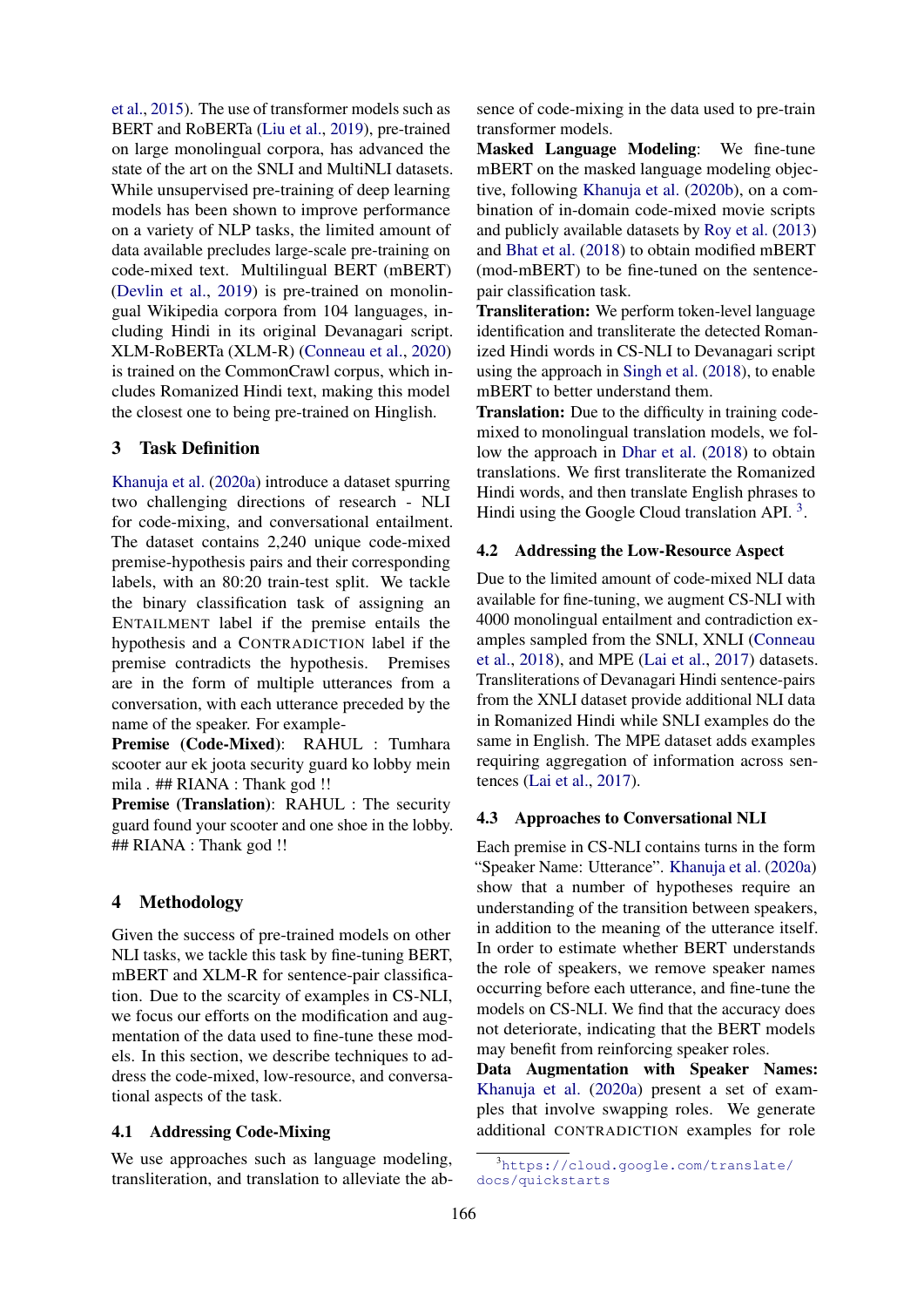<span id="page-2-0"></span>

| Example                             | Premise                                                                 | Hypothesis                    | Label         |
|-------------------------------------|-------------------------------------------------------------------------|-------------------------------|---------------|
| Original                            | KRITI: VIKAS pad raha hai ## VARUN:<br>Which subject? ## VIKAS: Physics | VIKAS pad raha hai            | Entailment    |
| Translation                         | KRITI: VIKAS is studying ## VARUN:<br>Which subject? ## VIKAS: Physics  | VIKAS is studying             | Entailment    |
| Contradiction<br>Augmentation       | KRITI: VIKAS pad raha hai ## VARUN:<br>Which subject? ## VIKAS: Physics | VARUN pad raha hai            | Contradiction |
| <b>Speaker Name</b><br>Augmentation | VEENA: MADAN pad raha hai ## ARJUN:<br>Which subject? ## MADAN: Physics | MADAN pad raha hai Entailment |               |

Table 1: Example of augmentation of CS-NLI by modifying speaker names. Original: Example from CS-NLI, Contradiction Augmentation: Adding a contradiction example by modifying a name in a hypothesis from an entailment hypothesis, Speaker Name Augmentation: Adding an entailment example by modifying all the names in an entailment example

swapping by modifying speaker names found in the hypotheses of ENTAILMENT examples. We augment the existing dataset with examples which differ only in the names of the speakers, with the goal of helping the model to focus on the role of speaker names in detecting entailment. Examples of these augmentation techniques are shown in Table[-1.](#page-2-0)

Utterance Representations using BERT: The premises in CS-NLI contain multiple turns of a conversation. Since BERT is commonly used for single-sentence representations, we encode each turn separately using mod-mBERT. We obtain utterance representations from mod-mBERT and pass them through a bidirectional LSTM (biLSTM). We concatenate the initial and final hidden states of the biLSTM with the mod-mBERT encoding of the hypothesis, and pass them through an MLP with two linear layers to obtain a classification output.

#### 5 Experimental Setup

In the majority of our approaches, we fine-tune BERT, mBERT, mod-mBERT (110M parameters), and XLM-R (550M parameters) for 1 to 6 epochs on an Nvidia GeForce GTX 1070 GPU. We experiment with batch sizes of 8,16, and 32, and learning rates between 1e-5 and 5e-5, and report results using a batch size of 8 and learning rate of 1e-5.

#### 6 Results and Analysis

On fine-tuning the BERT models on CS-NLI, we observe a large variation in the results based on the subset of data used for evaluating the model, as demonstrated in Table[-2.](#page-2-1) To address this variation, we perform eight-fold cross validation with early stopping, and report the mean and standard deviation of the accuracies across eight splits. These

results are shown in Table[-3.](#page-3-0) We evaluate the models with the highest cross-validation accuracy on the test set and report these results in Table[-4.](#page-3-1)

<span id="page-2-1"></span>

| <b>Split</b>                | Accuracy | <b>Split</b> | Accuracy |
|-----------------------------|----------|--------------|----------|
|                             | 65.91\%  | 5            | 60.09%   |
| $\mathcal{D}_{\mathcal{A}}$ | 56.50%   | 6            | 62.78%   |
| $\mathbf{R}$                | 57.85%   | 7            | 61.71\%  |
|                             | 64.57%   | 8            | 58.10%   |

Table 2: mBERT - Cross-validation accuracy variation

In this section, we provide qualitative and quantitative analysis of our approaches. The qualitative analysis is performed on the cross-validation splits.

#### 6.1 Comparison of Pre-Trained Models

The majority of Hindi words in the NLI dataset are out of vocabulary for BERT. Nevertheless, it obtains a high cross-validation accuracy of 61.11%. We believe it achieves this by tuning the embeddings of WordPiece tokens of both Hindi and English text present in the dataset. To verify that it does not learn only from in-vocabulary English words, we fine-tune BERT after removing the words identified as Hindi, and find that its performance deteriorates sharply.

The benefit of mBERT's multilingual pretraining seems to be lost in CS-NLI due to the script mismatch between Devanagari Hindi used to pre-train mBERT, and Romanized Hindi in CS-NLI.

mod-mBERT performs better than BERT and mBERT due to its enhanced understanding of Hinglish. We believe that fine-tuning on in-domain movie scripts increases mBERT's understanding of conversational code-mixed text, while the inclusion of code-mixed text from other sources enables it to better understand non-standard Romanization.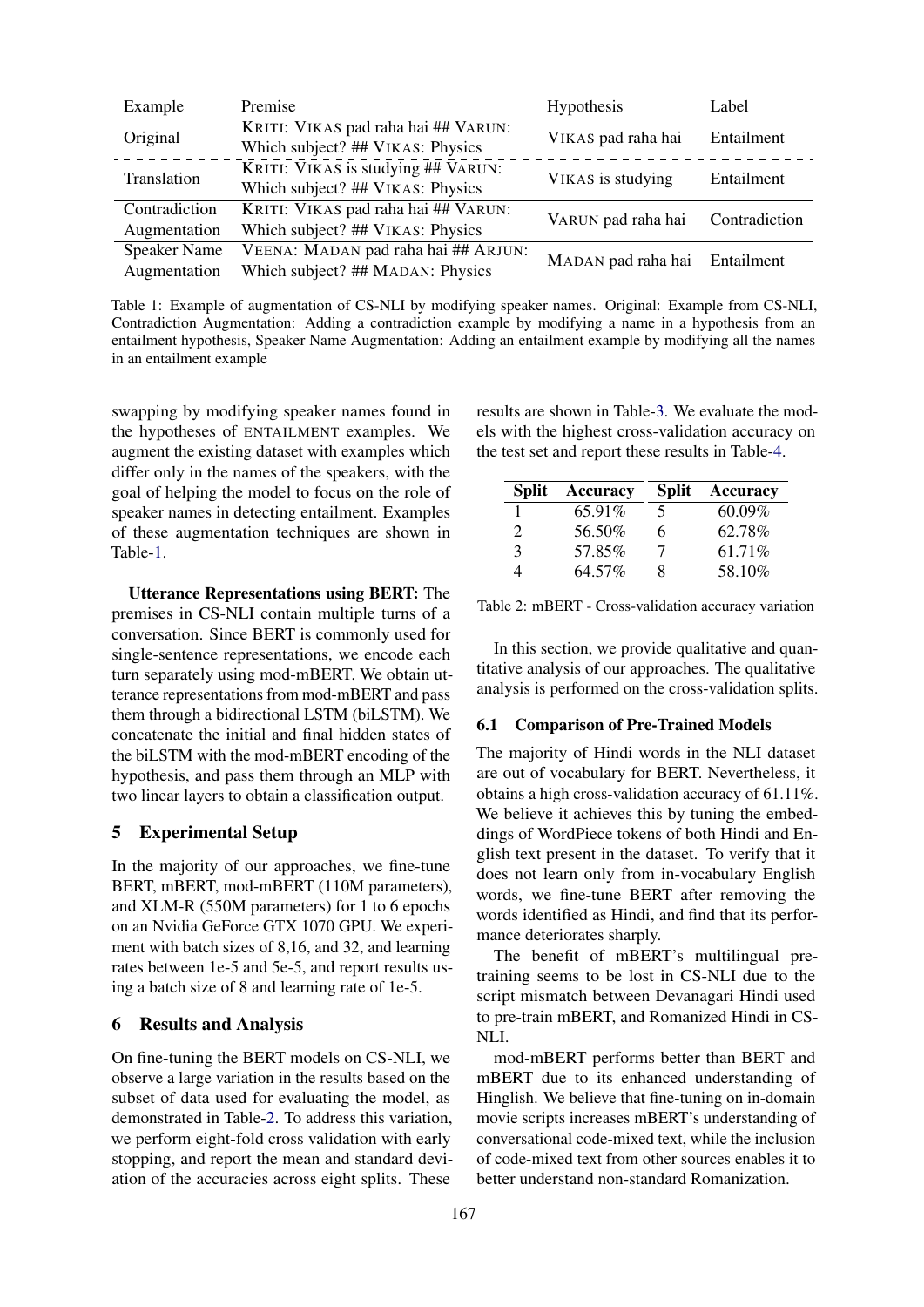<span id="page-3-0"></span>

| <b>Model</b>                      | <b>Mean</b> | Std. |  |  |  |
|-----------------------------------|-------------|------|--|--|--|
| <b>Name</b>                       | Acc.        | Dev. |  |  |  |
| FINE-TUNING PRE-TRAINED MODELS    |             |      |  |  |  |
| <b>BERT</b>                       | 61.11%      | 3.38 |  |  |  |
| mBERT                             | 60.94%      | 3.16 |  |  |  |
| mod-mBERT                         | 61.28%      | 2.08 |  |  |  |
| TRANSLITERATION & TRANSLATION     |             |      |  |  |  |
| (MBERT)                           |             |      |  |  |  |
| Transliteration of CS-NLI         | 62.17%      | 2.00 |  |  |  |
| Hi translation of CS-NLI          | 60.04%      | 3.71 |  |  |  |
| $CS-NLI \&$ its Hi translation    | 63.30%      | 3.05 |  |  |  |
| <b>AUGMENTATION OF CS-NLI</b>     |             |      |  |  |  |
| mod-mBERT on 3k XNLI              | 63.69%      | 1.58 |  |  |  |
| mod-mBERT on                      |             |      |  |  |  |
| 4k SNLI & 4k XNLI                 | 63.35%      | 2.53 |  |  |  |
| mod-mBERT on 4k MPE               | 62.19%      | 3.11 |  |  |  |
| XLM-R on                          |             |      |  |  |  |
| 4k SNLI & 4k XNLI                 | 63.52%      | 1.85 |  |  |  |
| <b>CONVERSATIONAL APPROACHES</b>  |             |      |  |  |  |
| (MOD-MBERT)                       |             |      |  |  |  |
| CS-NLI & Speaker                  |             |      |  |  |  |
| Name Augmentation                 | 62.85%      | 2.00 |  |  |  |
| CS-NLI & Speaker Name,            |             |      |  |  |  |
| <b>Contradiction Augmentation</b> | 61.39%      | 1.87 |  |  |  |
| biLSTM                            | 54.83%      | 1.72 |  |  |  |

Table 3: Results on 8-fold cross validation. Hi: Hindi

Although XLM-R is the only model which contains Romanized Hindi in its pre-training data, the model does not converge when fine-tuned on just CS-NLI. However, on augmentation with monolingual NLI examples, there is a large improvement in performance as shown in Table[-3.](#page-3-0) The output of XLM-R's tokenizer shows that many of the Romanized Hindi words are in the model's vocabulary, in contrast to BERT and mBERT where the words get broken into multiple WordPiece tokens. Despite this fact, the model is unable to fit the training data even with an extensive hyper-parameter search, leading us to hypothesize that larger amounts of data are required for fine-tuning XLM-R. However, the performance of this model on code-mixed datasets bears further investigation.

### 6.2 Transliteration and Translation

Manual inspection shows that errors in language identification and transliteration result in noisy translated and transliterated versions of the data, deterring the performance. However, we find that augmenting the original training set with its translations allows the model to learn from code-mixed and monolingual forms of the same examples.

<span id="page-3-1"></span>

| <b>Model</b>                       | Acc.      |
|------------------------------------|-----------|
| mBERT for 5 epochs                 |           |
| i.e. w/o early stopping (baseline) | 54.32%    |
| <b>BERT</b>                        | 58.83%    |
| mBERT                              | 60.85%    |
| mod-mBERT                          | $62.41\%$ |
| mBERT on CS-NLI,                   |           |
| Hi translation of CS-NLI           | 56.37%    |
| mod-mBERT on CS-NLI, XNLI          | 56.82%    |
| mod-mBERT on                       |           |
| CS-NLI, SNLI, XNLI                 | 58.16%    |
| XLM-R on CS-NLI, SNLI, XNLI        | 57.49%    |

Table 4: Results on the test set. We perform earlystopping while fine-tuning our models. Since we have 8 cross-validation splits, we stop on the epoch that most frequently gives the highest accuracy across these splits.

#### 6.3 Data Augmentation

Although the SNLI, XNLI and MPE datasets contain monolingual examples of textual, nonconversational entailment, augmenting the data with examples from these datasets improves the performance of the models. We believe this is because the addition of these examples aids their general understanding of entailment. The mismatch between the nature of the entailment tasks poses the question of whether there exists an optimal subset and quantity of external data for augmentation. We were unable to find a correlation between the performance and number of external examples added. Finding the categories, if any exist, of examples that are most helpful to the model is challenging. Possible strategies include selection based on length, language complexity, dialect, and domain similarity in the case of Hindi XNLI data. In this work, however, we take a random sample of examples from these corpora.

Since each of these augmentation techniques improve the performance of the model, we augment CS-NLI with different combinations of the datasets, shown in Table[-3.](#page-3-0) We observe an improvement, although it is not proportional to that of the individual augmentations.

### 6.4 Utterance Representations Using BERT

Separating utterance representations performs worse than the majority of our approaches. The addition of biLSTM layers over the BERT model introduces a large number of uninitialized parameters. We believe that the scarcity of data available to train these parameters leads to its poor perfor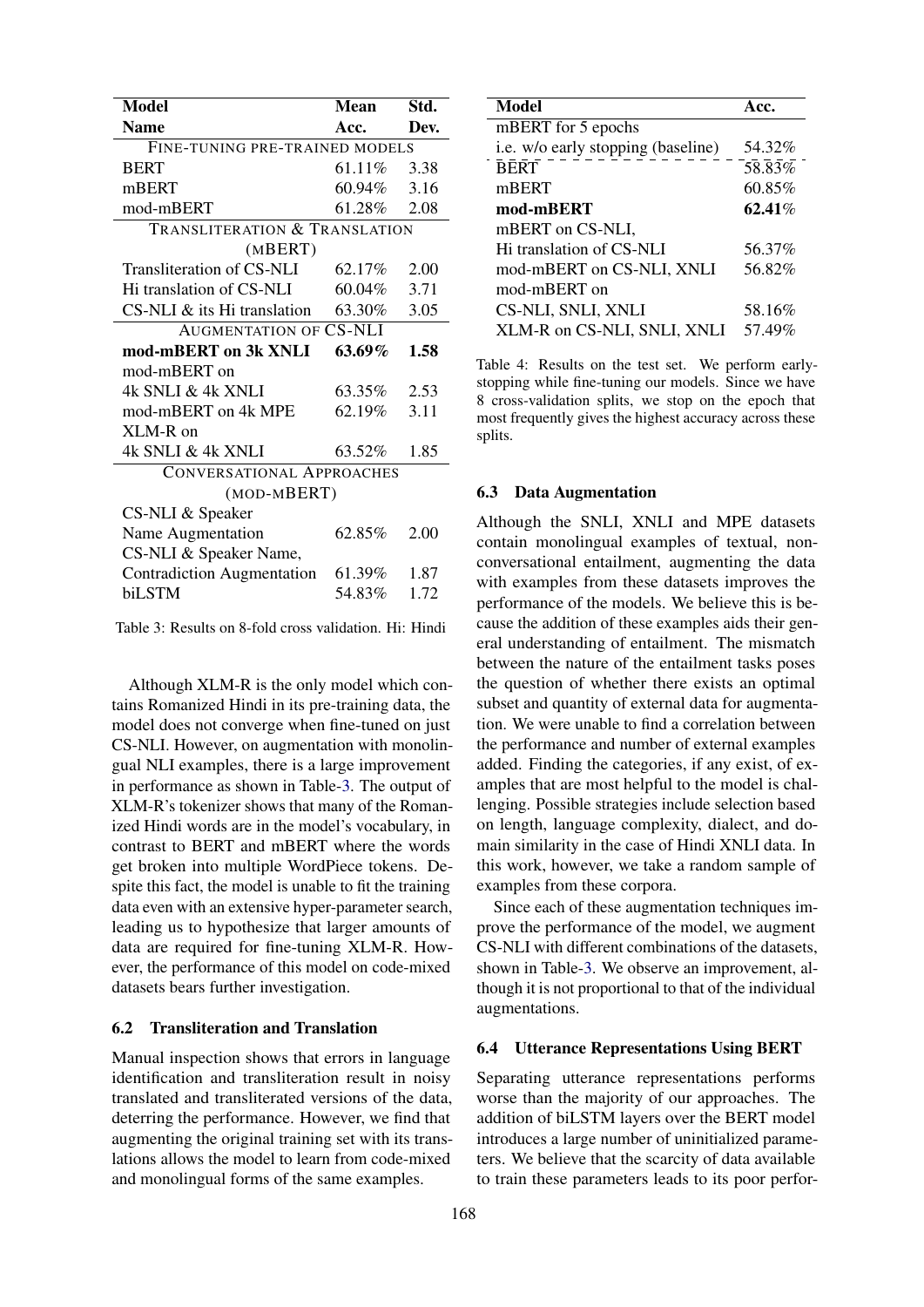mance. Further, the lack of an attention mechanism between utterances and the hypothesis may also pose a problem.

#### 6.5 Qualitative Analysis

[Khanuja et al.](#page-5-0) [\(2020a\)](#page-5-0) provide an analysis of the various kinds of examples present in CS-NLI. We attempt to discern similarities in the examples that the various models predict incorrectly in order to better address these classes of examples. We analyze various statistical properties of the premises such as their length, the number of turns in the conversation, and the number of distinct speakers, and observe no correlation between these properties and the correctness of the model's predictions. While the complexity of the Hindi and English vocabulary used may make some code-mixed examples more difficult than others, automatically identifying such differences is difficult.

[McCoy et al.](#page-5-8) [\(2019\)](#page-5-8) show that most neural models including BERT are expected to accurately predict examples involving negation, role swapping, paraphrasing and numerical changes, such as those shown in [Khanuja et al.](#page-5-0) [\(2020a\)](#page-5-0). However, crosslingual paraphrasing and negation in CS-NLI make it hard to detect these otherwise simple examples in code-mixed settings.

We evaluate the ability of BERT models to recognize role-swapping by generating examples of this nature. We find that mod-mBERT trained on CS-NLI only predicts 19% of these examples correctly, whereas a model trained using the speaker name data augmentation technique described in Section[-4.3,](#page-1-1) with weighted cross-entropy loss, gets an accuracy of 87% on these examples, substantiating this approach.

#### 6.6 Performance on the Test Set

The accuracy of mBERT with early stopping is 6% higher than the baseline. mod-mBERT shows the best performance with an accuracy that is 8% higher than the baseline, while the augmentation and modification approaches seem to reduce the performance of the model. We attribute the large difference between the test set and cross-validation accuracies to the sensitivity of models to different splits in the dataset, as shown in Table[-2.](#page-2-1)

#### 7 Conclusion

Our results show that there is a long way to go in NLP for code-mixed language tasks. Even using standard techniques such as multilingual language modeling and data augmentation, our results are

still behind an equivalent task in a high resource environment.

Although this dataset contains higher level challenges such as sarcasm detection that are not yet solved even in high-resource languages, even phenomena such as negation, role swapping and paraphrasing become challenging due to code-mixing.

Code-mixed language pairs can be thought of as a separate language [\(Sitaram et al.,](#page-5-9) [2019\)](#page-5-9), and perhaps large-scale pre-training on code-mixed data would be able to push the boundaries of codemixed interpretation, as has been the case with high-resource languages.

#### **References**

- <span id="page-4-4"></span>Irshad Bhat, Riyaz A. Bhat, Manish Shrivastava, and Dipti Sharma. 2018. [Universal dependency parsing](https://doi.org/10.18653/v1/N18-1090) [for Hindi-English code-switching.](https://doi.org/10.18653/v1/N18-1090) In *Proceedings of the 2018 Conference of the North American Chapter of the Association for Computational Linguistics: Human Language Technologies, Volume 1 (Long Papers)*, pages 987–998, New Orleans, Louisiana. Association for Computational Linguistics.
- <span id="page-4-0"></span>Samuel Bowman, Gabor Angeli, Christopher Potts, and Christopher D Manning. 2015. A large annotated corpus for learning natural language inference. In *Proceedings of the 2015 Conference on Empirical Methods in Natural Language Processing*, pages 632–642.
- <span id="page-4-1"></span>Monica Stella Cardenas Claros and Neny Isharianty. 2009. Code-switching and code-mixing in internet chatting: between 'yes,''ya', and 'si': a case study. *Jaltcall*, 5:67–78.
- <span id="page-4-3"></span>Alexis Conneau, Kartikay Khandelwal, Naman Goyal, Vishrav Chaudhary, Guillaume Wenzek, Francisco Guzman, Edouard Grave, Myle Ott, Luke Zettle- ´ moyer, and Veselin Stoyanov. 2020. [Unsupervised](https://doi.org/10.18653/v1/2020.acl-main.747) [cross-lingual representation learning at scale.](https://doi.org/10.18653/v1/2020.acl-main.747) In *Proceedings of the 58th Annual Meeting of the Association for Computational Linguistics*, pages 8440– 8451, Online. Association for Computational Linguistics.
- <span id="page-4-5"></span>Alexis Conneau, Ruty Rinott, Guillaume Lample, Adina Williams, Samuel Bowman, Holger Schwenk, and Veselin Stoyanov. 2018. [XNLI: Evaluating](https://doi.org/10.18653/v1/D18-1269) [cross-lingual sentence representations.](https://doi.org/10.18653/v1/D18-1269) In *Proceedings of the 2018 Conference on Empirical Methods in Natural Language Processing*, pages 2475–2485, Brussels, Belgium. Association for Computational Linguistics.
- <span id="page-4-2"></span>Jacob Devlin, Ming-Wei Chang, Kenton Lee, and Kristina Toutanova. 2019. [BERT: Pre-training of](https://doi.org/10.18653/v1/N19-1423) [deep bidirectional transformers for language under](https://doi.org/10.18653/v1/N19-1423)[standing.](https://doi.org/10.18653/v1/N19-1423) In *Proceedings of the 2019 Conference of the North American Chapter of the Association*